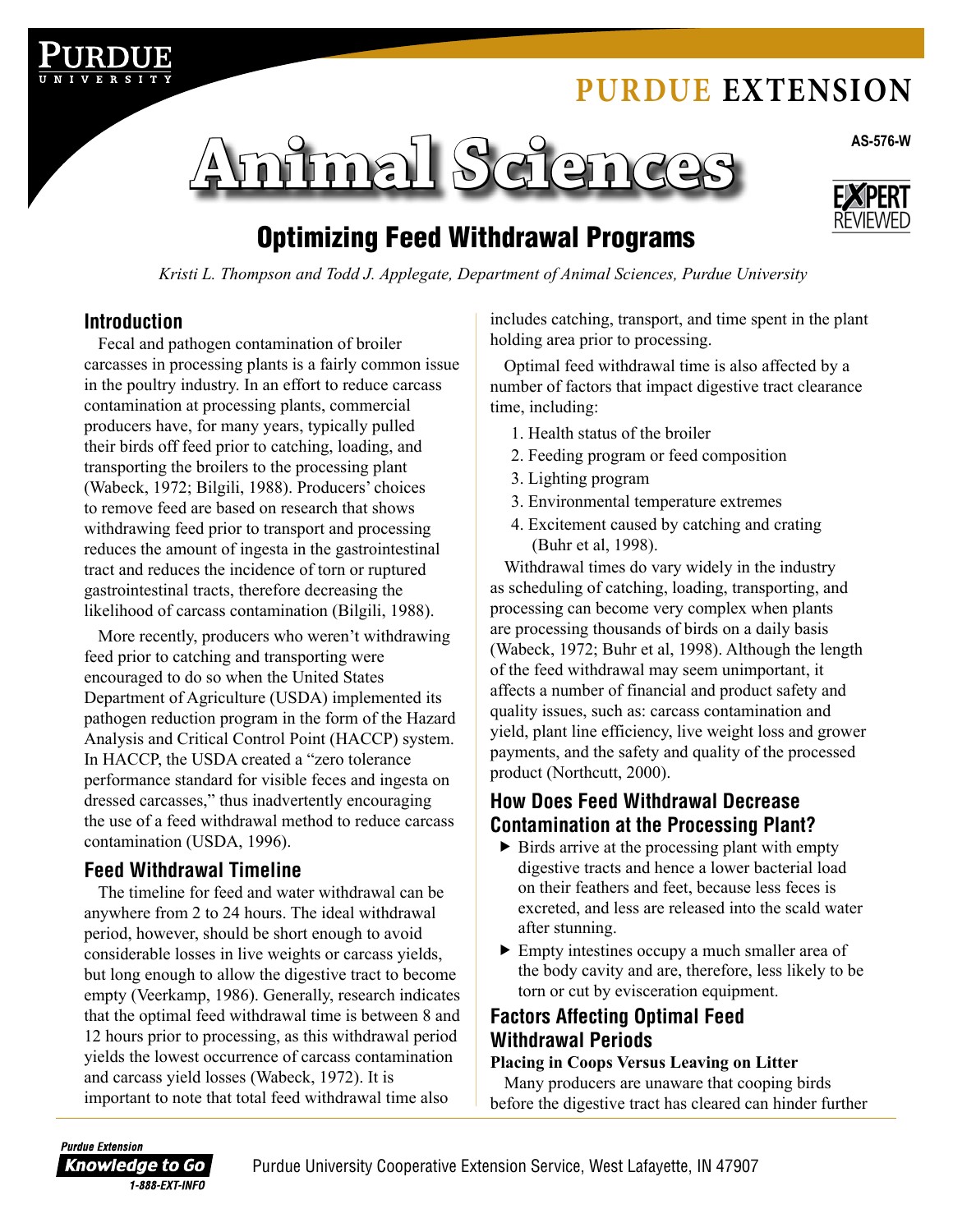digestive tract clearance. Birds held in coops retain digesta in the crop, proventriculus, and gizzard for a longer period of time when compared to birds left on litter during feed withdrawal (Summers and Leeson, 1979). The decrease in gastrointestinal tract clearance in cooped birds may be caused by the inactivity and stress associated with cooping (May and Deaton, 1989). Bilgili (1988) has suggested that producers avoid any unusual activity within the house once broilers are cooped in order to minimize bird stress. Figure 1 illustrates the differences in digestive tract clearance when birds are on litter or placed in coops.



*Figure 1. Crop contents (g) as feed withdrawal time increases. Litter vs. cooping (May et al, 1990).*

However, birds left on litter are more likely to ingest litter as feed withdrawal time increases. Unfortunately, eating litter can increase the consumption of the bacteria that reside in the litter and increase the odds of pathogenic contamination at the plant. Ideally, birds would be held on litter for roughly four hours or until the digestive tract has cleared, at which point they would be placed in coops.

#### **Lighting**

Interestingly, the lighting conditions after feed withdrawal also affect emptying of the gastrointestinal tract. Lighting improves crop clearance both before and after cooping (May et al, 1990). It is generally recommended that light be maintained for the entire feed withdrawal period (Figure 2).

#### **Feeding Regimen and Temperature**

When compared with continuously-fed broilers, meal-fed broilers have a slower digestive tract clearance rate when subjected to feed withdrawal (Table 1). Additionally, birds that have been fasted and subsequently re-fed prior to feed withdrawal also have longer digestive tract clearance rates (May et al, 1988).



*Figure 2. Crop contents (g) as feed withdrawal time increases. Light vs. Dark (May et al, 1990).*

Temperature does not have a direct effect on clearance rates, but temperature extremes in the house can cause inconsistencies in feed intake which will affect digestive tract clearance rate.

#### **Processing**

#### **Intestinal Characteristics**

It has been suggested that the 8 to 12 hour feed withdrawal period is optimal for processing due to the observation that the gastrointestinal tract is empty and flattened with mild intestinal sloughing during this period, while feed withdrawal periods of 14, 16, or 18 hours lead to heavy sloughing due to intestinal cell necrosis (Northcutt et al, 1997), loss of the protective mucus layer (Thompson and Applegate, 2006) and increased propensity for food-borne pathogens, such as *Salmonella*, to begin to attach to the intestinal epithelia (Burkholder et al., 2003).

The tensile strength of the intestine is also affected as feed withdrawal time increases. Tensile strength, is a measure of intestinal integrity and of the potential for intestinal breakage during processing. The stronger the intestinal tract, the less likely it will be to break at the plant, thereby reducing the need for reprocessing or condemnation. Interestingly, the tensile strength of the small intestine decreases by nearly 10 percent as the length of feed withdrawal continues past 14 hours (Bilgili and Hess, 1997). Thus, as feed withdrawal time increases past 14 hours, the probability of intestinal breakage and subsequent contamination (and condemnation or reprocessing) increases.

#### **Live Weights and Processing Yields**

Because grower payment is often based on live weights at the plant, producers are often concerned about the loss of live weight (or live shrink losses)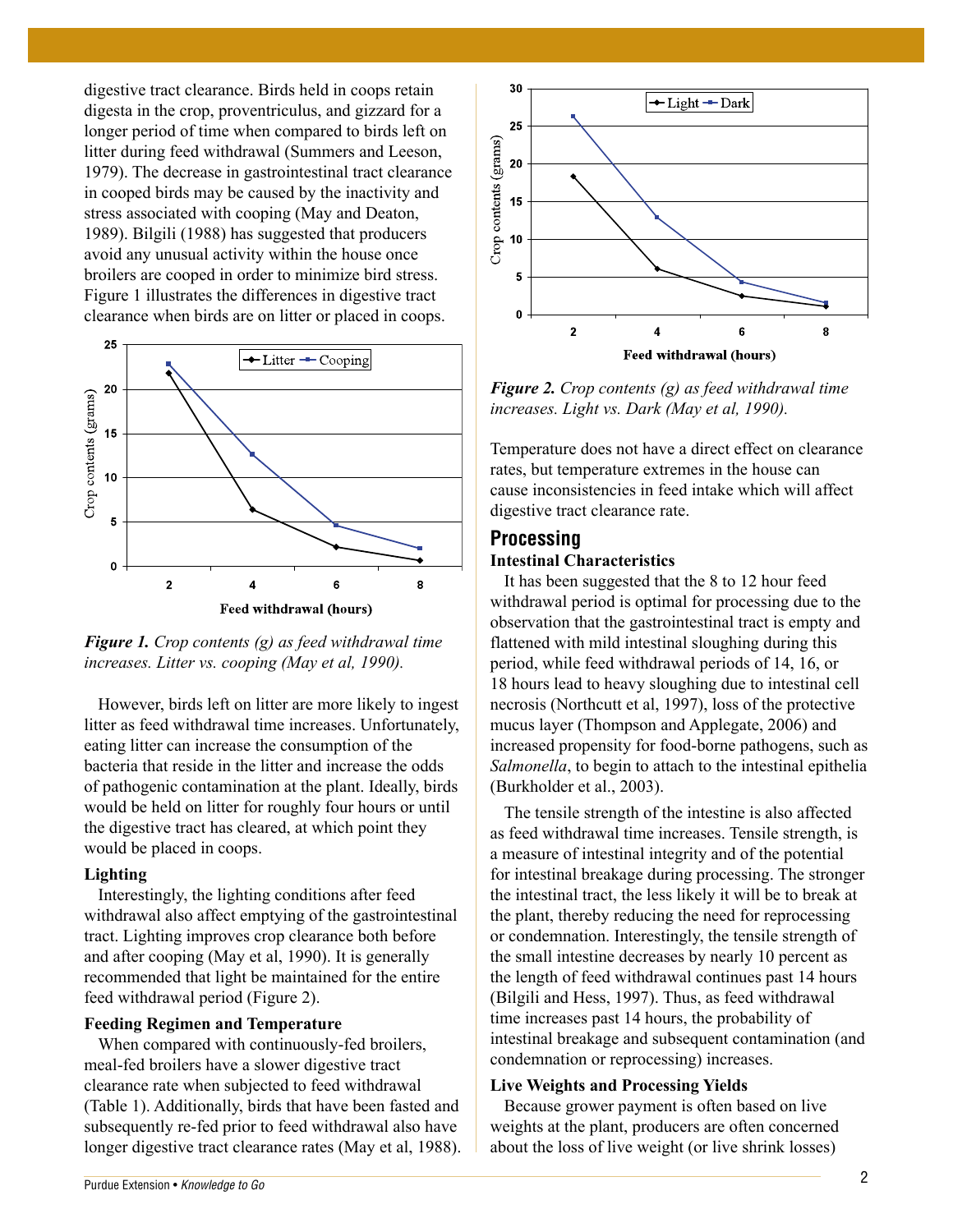**Table 1.** Effect of feed withdrawal period and feeding regimen on contents of intestinal tract. May et al, 1988.

|                                |                        | Feed Withdrawal Period (hours) |          |          |          |
|--------------------------------|------------------------|--------------------------------|----------|----------|----------|
|                                |                        |                                |          |          |          |
| <b>Digestive Tract Segment</b> | <b>Feeding Regimen</b> | Contents, grams -              |          |          |          |
| Crop                           | Meal                   | 25.8                           | 3.3      | 0.1      | $\Omega$ |
|                                | Continuous             | 0.3                            | $\theta$ | $\theta$ | $\theta$ |
| Proventriculus + Gizzard       | Meal                   | 20.6                           | 19.0     | 16.0     | 12.4     |
|                                | Continuous             | 16.9                           | 14.3     | 14.3     | 12.8     |
| <b>Small Intestine</b>         | Meal                   | 35.7                           | 32.2     | 19.2     | 7.9      |
|                                | Continuous             | 19.8                           | 11.1     | 10.0     | 7.7      |

incurred by feed withdrawal programs. This is a valid concern, as research has indicated that as feed withdrawal time increases, live weight shrink increases (Rasmussen and Mast, 1989; Lyon et al, 1989). In fact, for every hour off feed, birds will lose roughly 0.2 to 0.3% of their body weight (Table 2).

 Additionally, eviscerated weights will decrease as time off feed increases, as evidenced by the decrease in the pectoralis major relative to body weight (Figure 3) as the feed withdrawal period increases.

### **Losses Caused by Excessive Feed Withdrawal Periods**

**Problems Associated with Excessive Feed** 

- **Withdrawal Periods (> 14 hours)**
	- Decrease in intestinal integrity leading to higher incidence of torn intestines
	- $\blacktriangleright$  Higher incidence of contaminated carcasses
	- ▶ Economic losses due to increased loss of live weight.(Figure 4)

| <b>Time Off Feed</b>     | <b>Live Shrink Loss</b> |                   |  |
|--------------------------|-------------------------|-------------------|--|
| (hours)                  | $(\frac{6}{9})^1$       | $(\frac{6}{6})^2$ |  |
| $\vert 0$                |                         |                   |  |
| $\vert 4$                | 1.9                     |                   |  |
| $\vert 8$                | 2.9                     |                   |  |
| 10                       |                         | 3.4               |  |
| $\vert$ 12               | 3.6                     |                   |  |
| 16                       | 4.5                     |                   |  |
| 20                       | 4.9                     |                   |  |
| 24                       | 5.6                     | 7.74              |  |
| <b>Average Loss/Hour</b> | $\sim 0.23\%$           | $\sim 0.33\%$     |  |

 **Table 2.** Effect of feed withdrawal on live shrink loss.

#### 1 Papa, 1991

2 Thompson and Applegate, 2003, unpublished data

#### **Conclusions**

The optimal feed withdrawal period of 8 to 12 hours should be strived for as much as possible to minimize fecal and digesta contamination of carcasses and pathogen contamination while at the same time maximizing potential yield.



*Figure 3. Change in pectoralis major yield (as a percent of body weight) as feed withdrawal period increases (Thompson and Applegate, 2006).*



*Figure 4. Grower payment loss during the course of feed withdrawal.*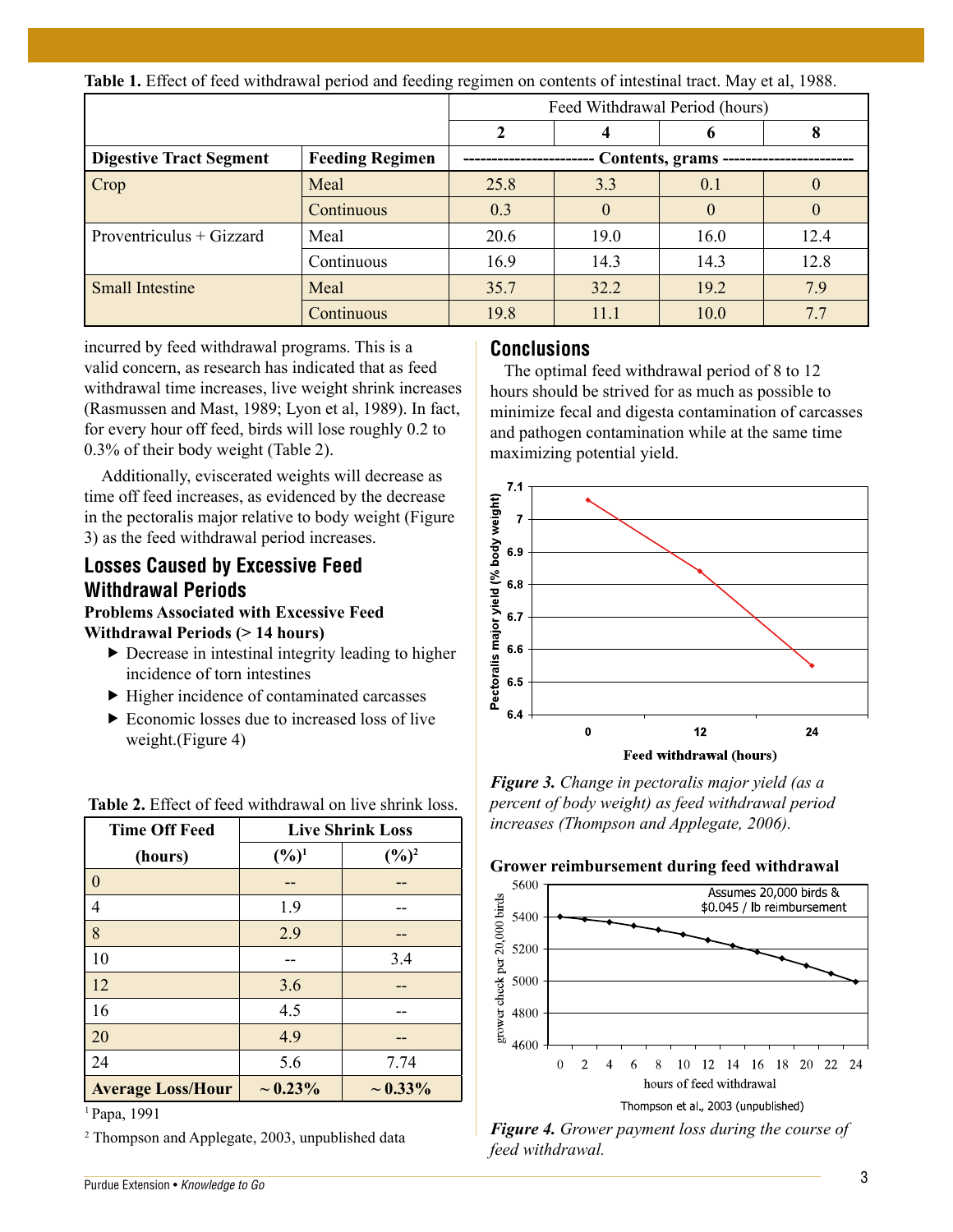#### **Changes in the Intestinal Tract as Feed Withdrawal Time Increases** intestines are rounded, full, and in good **Changes in the Intestinal Tract as Feed**

**Changes in the Intestinal Tract as Feed** 

**Changes in the Intestinal Tract as Feed** 

**Changes in the Intestinal Tract as Feed** 



**Changes in the Intestinal Tract as Feed** 

**Withdrawal Time Increases**





#### **0 Hours off Feed, 0 Hours off Water** U HOUrs off Feed, U HOUrs off Water<br>Direktor was released in good the integrity of the S U HOUrs Off Feed, U HOUrs Off Water<br>Direktor records actor and the intertional and Bird has recently eaten and the **0 Hours off Feed, 0 Hours off Water 0 Hours off Feed, 0 Hours off Water 0 Hours off Feed, 0 Hours off Water**

**0 Hours off Feed, 0 Hours off Water**

**interesting the interesting of the contract of the contract of the intestines are in good in good in good in good in good in the intestines are** blid has recently eater and the intestines are<br>rounded, full, and in good condition. Feed is found from the crop down into the cloaca. Crop and gizzard are full. **2 And The Feeding Street Section** Crop and gizzard are full.





#### **2 Hours off Feed, 0 Hours off Water**

Intestines are still full, rounded, and in good condition. Contents of crop are more watery and gizzard still contains feed.







#### **4 Hours off Feed, 0 Hours off Water**

Intestines are still rounded with a decrease in intestinal contents. Bird would normally eat again at this point.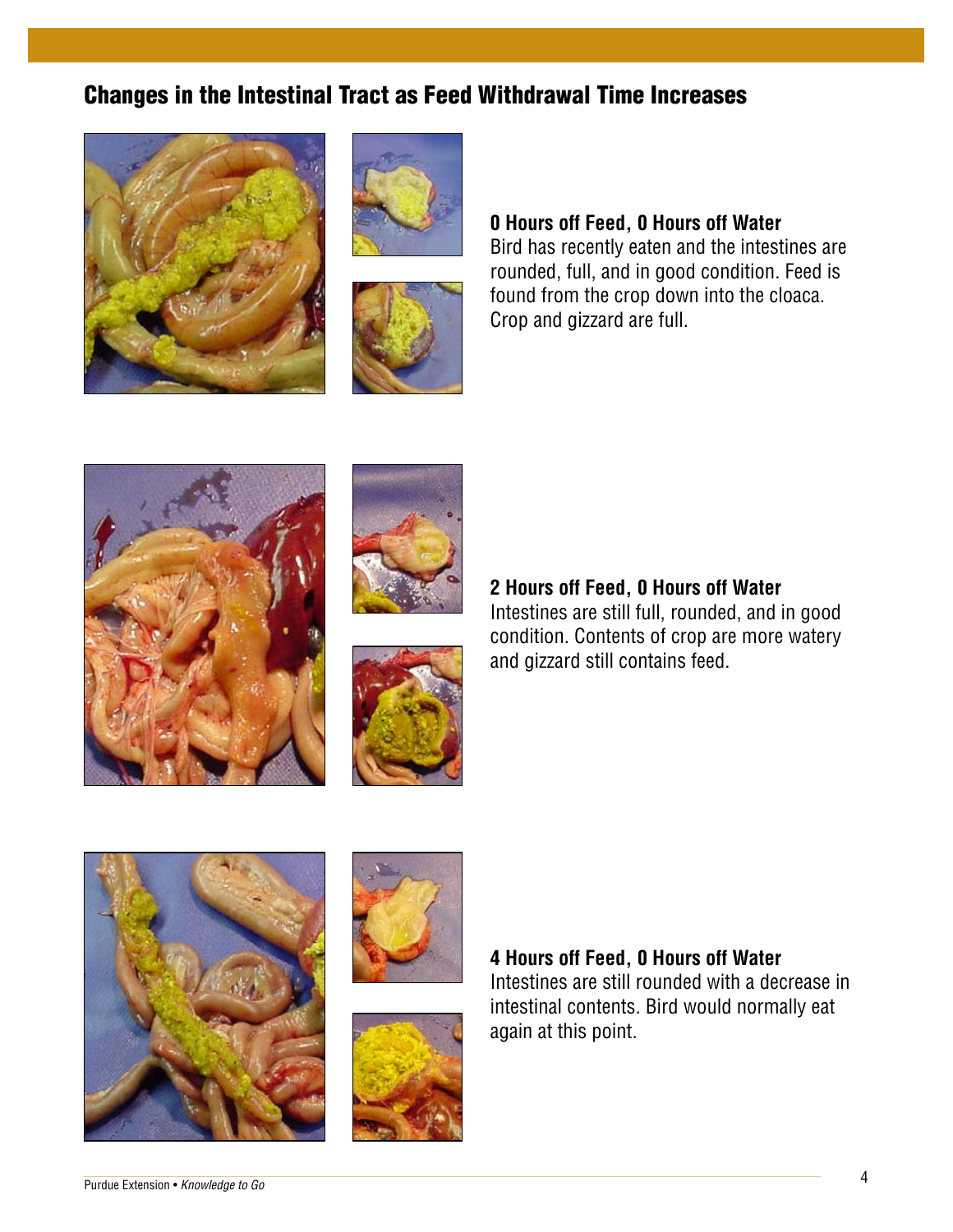### Changes in the Intestinal Tract as Feed Withdrawal Time Increases (continued)



#### **6 Hours off Feed, 2 Hours off Water** Intestine appears to have more digesta than at 4 hours, possibly feed passed from the crop and gizzard.  $\ddot{\phantom{a}}$



### **8 Hours off Feed, 4 Hours off Water**

Intestinal content begins to decrease and intestinal tract has begun to flatten. This<br>no interaccepts the beginning of actives point represents the beginning of optimal point represents the beginning of optimal ponit represents the beginning or optimal<br>feed withdrawal time (8-12 hours). Intestinal reed withdrawal time (o-12 hours). Intestinal<br>contents are minimal and intestinal strength is optimized until 12 hours off feed. 12 hours off feed.



**10 Hours off Feed, 6 Hours off Water** Intestine is almost empty. This is the optimal strength has not almost empty. This is the optimal feed withdrawal time, as intestinal strength has not yet diminished.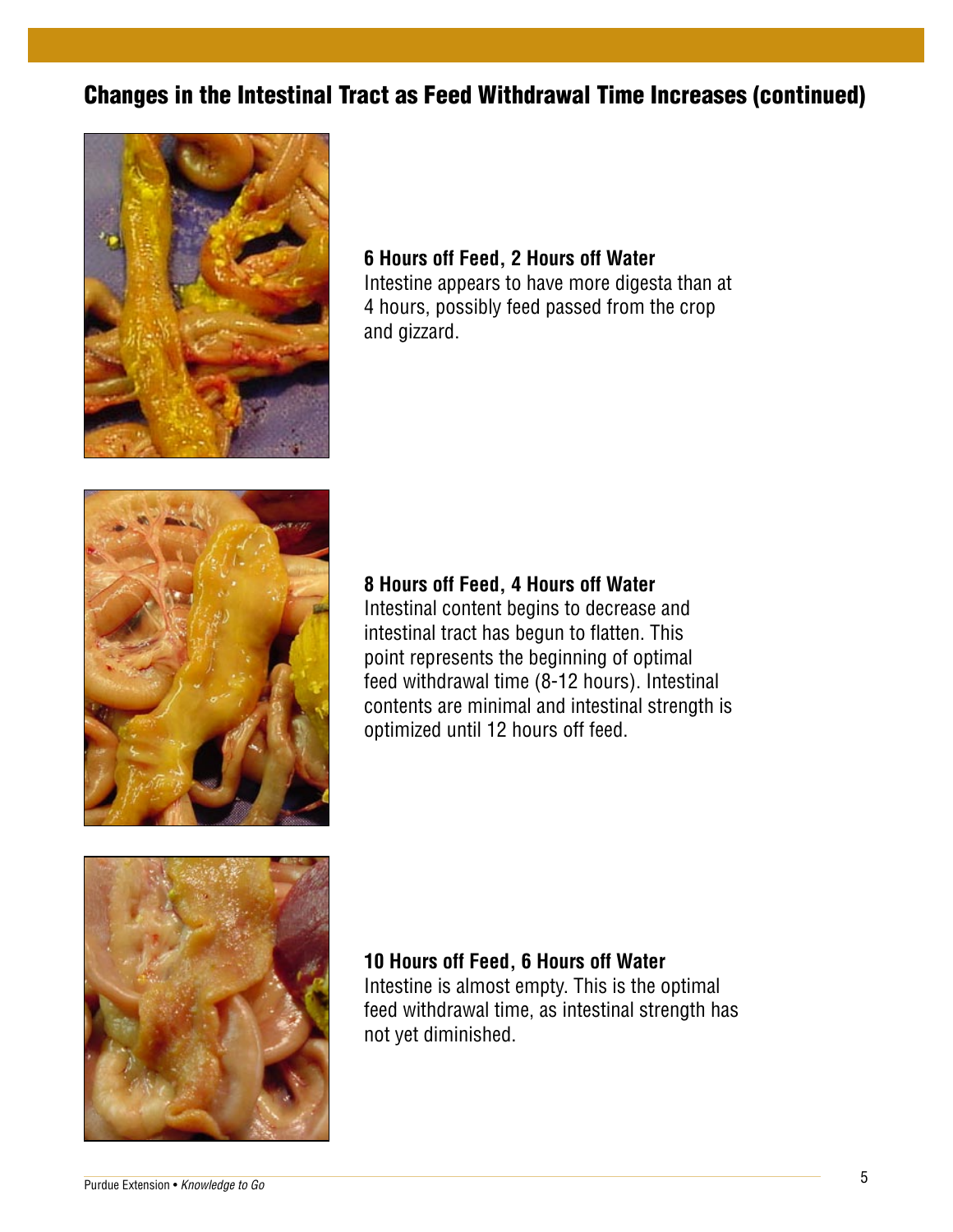### <u>reat oo Food Withdrowal Time Ineresses (com</u> Changes in the Intestinal Tract as Feed Withdrawal Time Increases (continued)<br>



### **12 Hours off Feed, 8 Hours off Water**

Intestinal tract is empty and intestinal strength will begin to decrease after this point. Note the dry appearance (loss of mucus) and pin-point hemorrhages.



**20 Hours off Feed, 16 Hours off Water 20 Hours off Feed, 16 Hours off Water**  Intestinal content is watery due to extensive Intestinal content is watery due to extensive intestinal cell necrosis. Optimal processing time has passed. passed.  $\alpha$ intestinal processing time has been processing time has been processing time has been processing time has been processing time has been processing time has been processing time has been processing time has been proces ZU HOU<br>منابع



24 Hours off Feed, 20 Hours off Water<br>Qimilanta 20 hours off of feed, all proposite Similar to 20 hours off of feed, cell necrosis and sloughing occurring. Similar to 20 hours off of feed, cell necrosis and sloughing occurring.